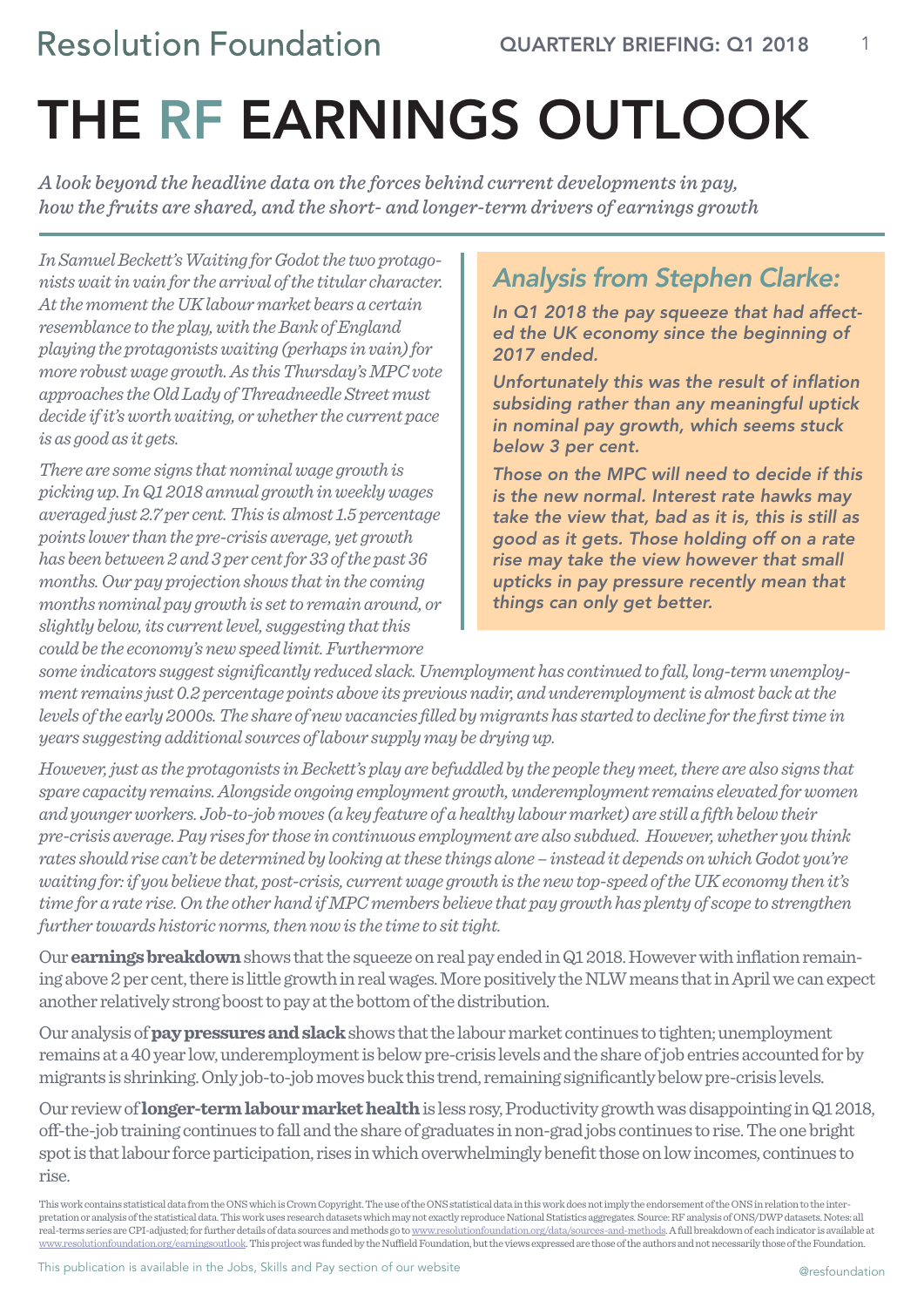### THE RF EARNINGS OUTLOOK

### The Scorecard: Q1 2018

#### What's happened: The earnings breakdown



This work contains statistical data from the ONS which is Crown Copyright. The use of the ONS statistical data in this work does not imply the endorsement of the ONS in relation to the interpretation or analysis of the statistical data. This work uses research datasets which may not exactly reproduce National Statistics aggregates. Source: RF analysis of ONS/DWP datasets. Notes: all real-terms series are CPI-adjusted; for further details of data sources and methods go to www.resolutionfoundation.org/data/sources-and-methods.A full breakdown of each indicator is available at www.resolutionfoundation.org/earningsoutlook. This project was funded by the Nuffield Foundation, but the views expressed are those of the authors and not necessarily those of the Foundation.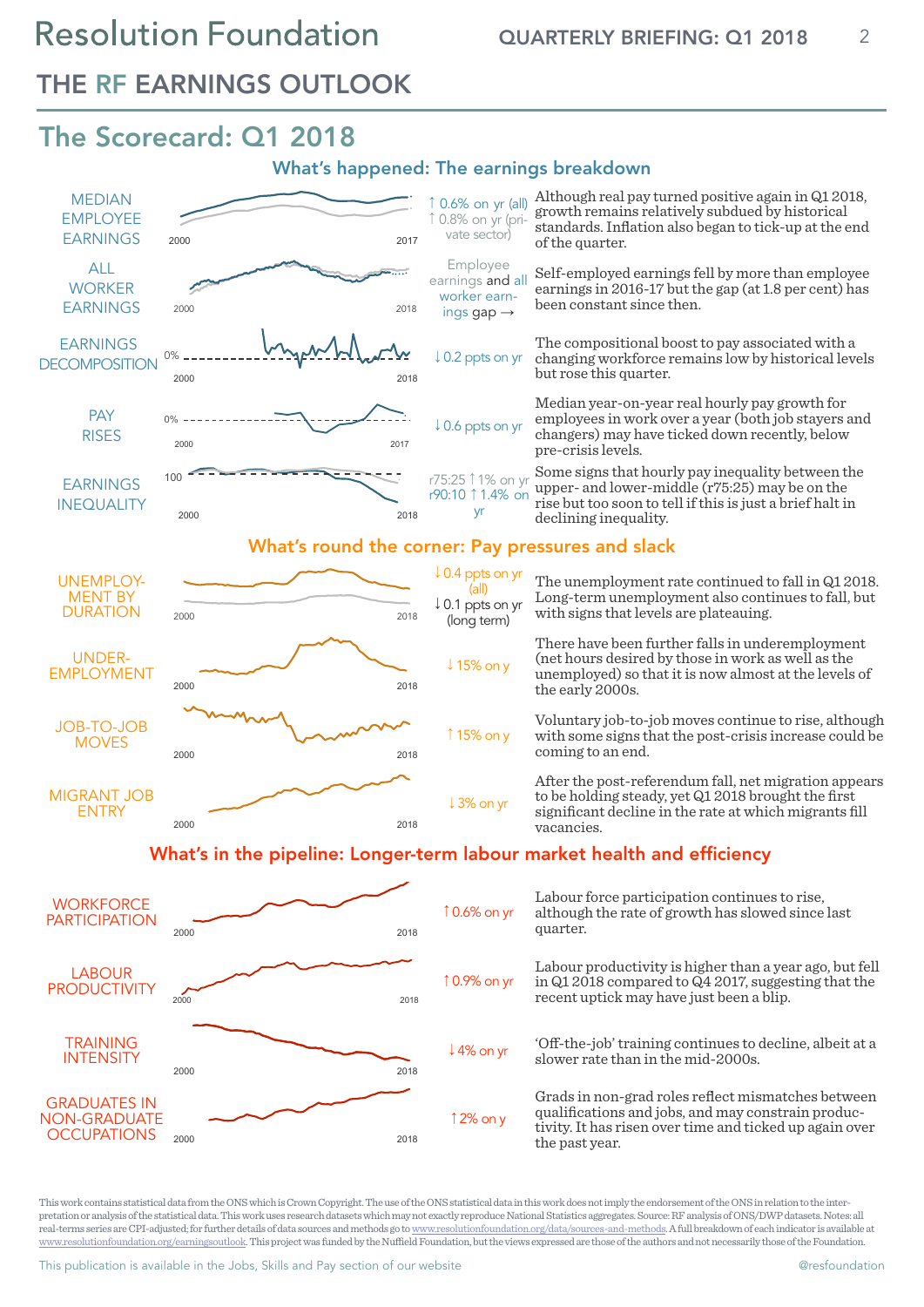### THE RF EARNINGS OUTLOOK

### Lifting the lid: The picture across different groups and areas

Here we explore a few of the most interesting developments for different groups of workers and different parts of the country. But there's plenty more: a comprehensive breakdown of each indicator is available on the RF Earnings Outlook website: www.resolutionfoundation.org/earningsoutlook

#### Figure 1: Underemployment: percentage point difference from early 2000s low



Notes and sources: See notes on Indicator 7: Underemployment: http://www.resolutionfoundation.org/earningsoutlook/

Figure 2: Annual percentage point change in share of new vacancies filled by migrants



Figure 3: Percentage point change in annual labour productivity growth (2001-07 - 2014-16)



Notes and sources: See notes on Indicator 7: Underemployment: http://www.resolutionfoundation.org/earningsoutlook/

#### Underemployment is back at 2000s levels, but slack remains for some groups

Although underemployment is just 0.3 percentage points above the lows recorded in the early 2000s, there is some evidence of remaining slack: women, and workers under 50, still have elevated underemployment levels, while older workers and men are back at, or even below, record lows. The groups that have the furthest to go to get back to the levels of the early 2000s (women and younger workers) are more likely to work part-time and find it harder to participate in the labour market. Where there is remaining slack, it is concentrated amongst these groups. On the other hand underemployment is at a record low for people over 50 because the employment rate for this group has risen significantly over the last few years due to improvements in health and increases in the state pension age.

### A slowdown in migrant job entry

In a tightening labour market that is open to migrant labour we would expect an increasing share of vacancies to be filled by migrants. Between 2013 and 2017 the share of vacancies filled by migrants rose from 13 per cent to 21 per cent. This was a period in which migration to the UK increased significantly, from both new EU countries in Eastern Europe and older member states still recoiling from the impacts of the euro crisis. There are now signs that this source of labour may be slowing. On average the share of new jobs filled by migrants was lower in Q1 2018 than a year ago, particularly so in London and the North West. Furthermore although many parts of the country are still experiencing growth in the share of jobs filled by migrants, in all but Northern Ireland and the South West, the growth is slower in the past six months than it was in Q2 and Q3 2017.

#### The grim 'new normal' is being caused by the old engines of productivity growth faltering

The Bank of England currently estimates that potential output growth is 1.5 per cent, down from around 2.5 per cent in the two decades before the financial crisis. There has been a lot of work done to explain this 'productivity puzzle' and most evidence now suggests that it is the most productive sectors and firms that are responsible for the slowdown. We can also add to this that it is the most productive parts of the country. Figure 3 shows how much lower annual productivity growth was between 2014 and 2016 compared to the rates before the crisis. The most productive regions – London and the South East – have experienced the largest falls. Currently labour productivity is rising at an annualised rate of around 1 per cent, if this is going to rise to 1.5 per cent, let alone a rate close to the pre-crisis trend, then it is the most productive parts of the UK that will need to do better.

This work contains statistical data from the ONS which is Crown Copyright. The use of the ONS statistical data in this work does not imply the endorsement of the ONS in relation to the interpretation or analysis of the statistical data. This work uses research datasets which may not exactly reproduce National Statistics aggregates. Source: RF analysis of ONS/DWP datasets. Notes: all real-terms series are CPI-adjusted; for further details of data sources and methods go to www.resolutionfoundation.org/data/sources-and-methods.A full breakdown of each indicator is available at www.resolutionfoundation.org/earningsoutlook. This project was funded by the Nuffield Foundation, but the views expressed are those of the authors and not necessarily those of the Foundation.